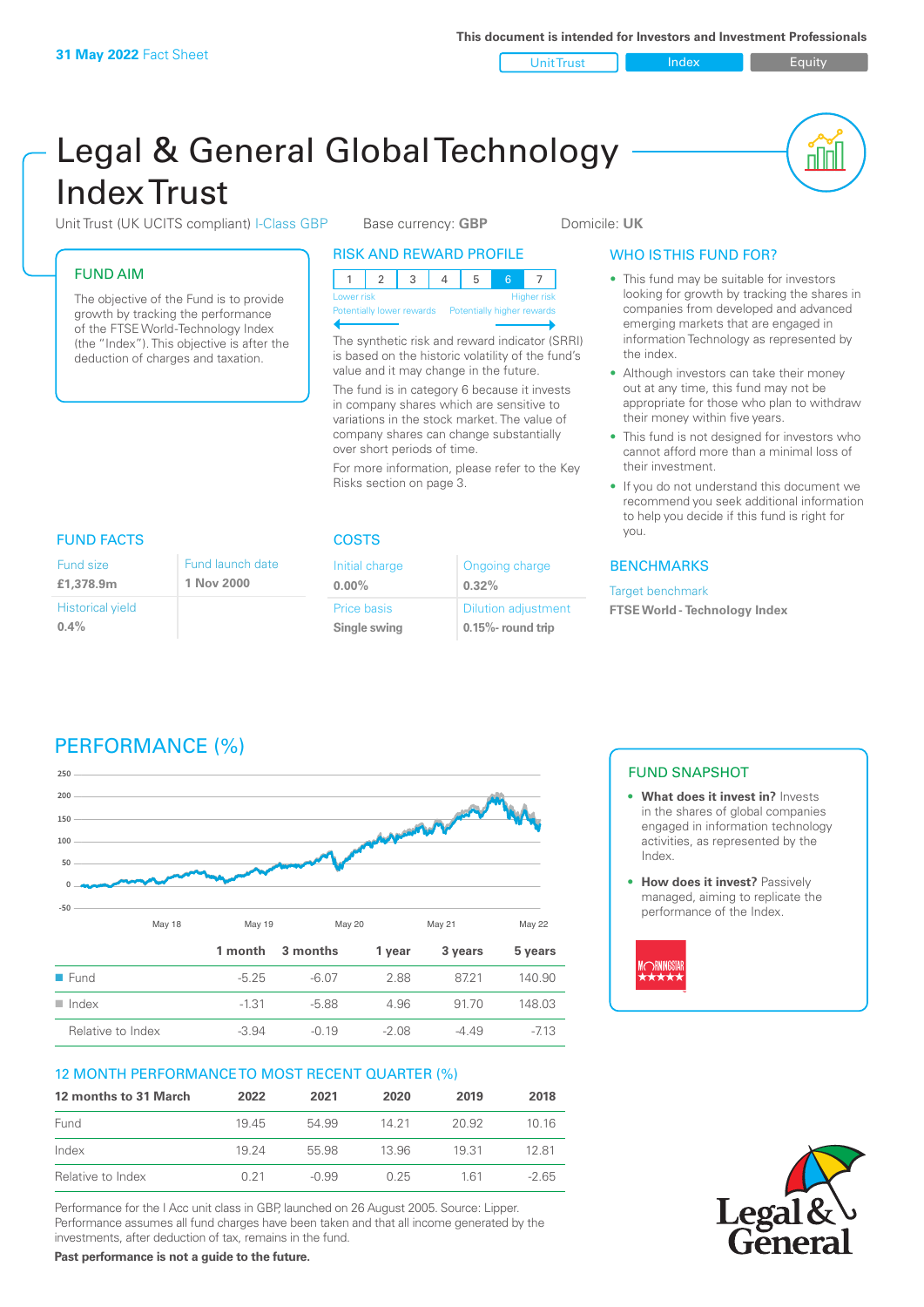### Legal & General Global Technology Index Trust

Unit Trust (UK UCITS compliant) I-Class GBP

### PORTFOLIO BREAKDOWN

All data sources are a combination of LGIM and the Fund Accountant unless otherwise stated. Totals may not sum to due to rounding. In order to minimise transaction costs, the Fund will not always own all the assets that constitute the index and on occasion it will own assets that are not in the index. The number of fund holdings can also differ from the index due to corporate events and proxy holdings.

|                           |       |                                  |      | Top 10 holdings 59.8%                     | Rest of portfolio 40.2%<br>No. of holdings in fund 277<br>No. of holdings in index 275 |
|---------------------------|-------|----------------------------------|------|-------------------------------------------|----------------------------------------------------------------------------------------|
| SECTOR (%)                |       | <b>MARKET CAPITALISATION (%)</b> |      | TOP 10 HOLDINGS (%)                       |                                                                                        |
| $\blacksquare$ Technology | 100.0 | $\blacksquare$ Large             | 90.7 | Apple                                     | 17.7                                                                                   |
|                           |       | $\blacksquare$ Mid               | 9.4  | Microsoft                                 | 15.8                                                                                   |
|                           |       |                                  |      | Alphabet A                                | 5.1                                                                                    |
|                           |       |                                  |      | Alphabet C                                | 4.9                                                                                    |
|                           |       |                                  |      | Taiwan Semiconductor Manufacturing Co 3.7 |                                                                                        |
|                           |       |                                  |      | Meta Platforms A                          | 3.5                                                                                    |
|                           |       |                                  |      | <b>NVIDIA</b>                             | 3.5                                                                                    |
|                           |       |                                  |      | Samsung Electronics Co                    | 2.0                                                                                    |
|                           |       |                                  |      | Broadcom                                  | 1.9                                                                                    |

#### COUNTRY (%)

| <b>United States</b> | 79.9 |  |
|----------------------|------|--|
| Taiwan               | 6.1  |  |
| Korea                | 3.6  |  |
| Japan                | 3.6  |  |
| Netherlands          | 2.3  |  |
| Germany              | 1.3  |  |
| Canada               | 0.7  |  |
| France               | 0.7  |  |
| United Kingdom       | 0.2  |  |
| Other                | 1.3  |  |
|                      |      |  |



ASML 1.8

comprises 25 fund managers, supported by two analysts. Management oversight is provided by the Global Head of Index Funds. The team has average industry experience of 15 years, of which seven years has been at LGIM, and is focused on achieving the equally important objectives of close tracking and maximising returns.